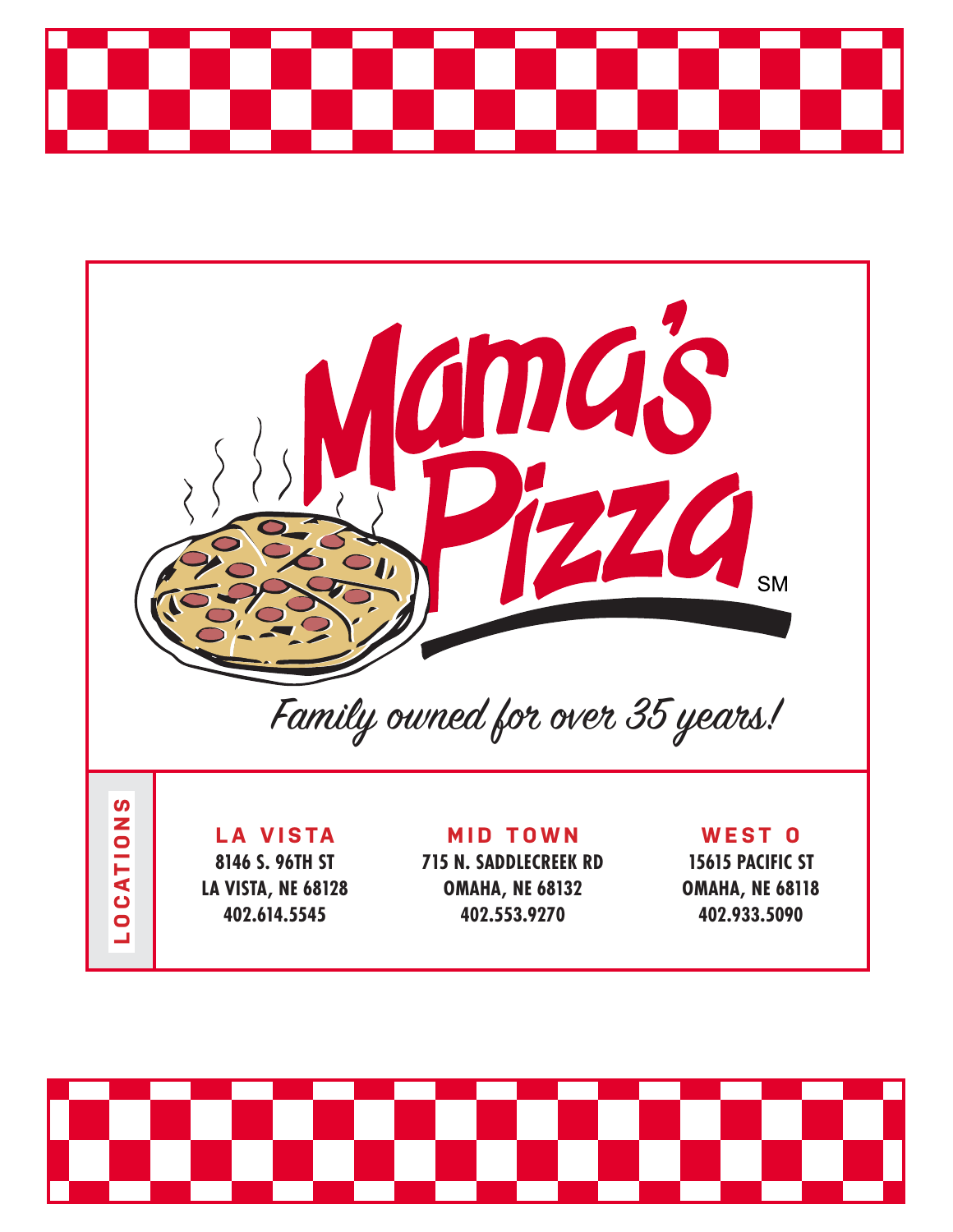# **STARTERS**

#### **ONION RINGS 8.49**

large basket of hand battered rings. served with side of house dressing 1/2 basket of onion rings: 4.99

#### **CHEESE LOGS 6.99** hand breaded cheese sticks with marinara sauce **BREADED MUSHROOMS 6.99** a basket of mushrooms with house dressing **ITALIAN CHEESE BREAD 6.49** hoagie, garlic butter, melted mozzarella with marinara

#### **BREADED RAVIOLIS 6.99**

beef filled pasta with marinara sauce

#### **FRIED PICKLES 6.99**

hand battered and served with house dressing

#### **GARLIC BREAD 4.99**

hoagie bun brushed with garlic butter and parmesan with marinara

### **CHICKEN WINGS TRADITIONAL 12.99 | BONELESS 10.99**

10 jumbo traditional wings or 12 boneless wings in our buffalo or bbq sauce with house or blue cheese dressing **1/2 order** - 5 traditional wings 6.99 | 6 boneless wings 5.99

- **FRIES 4.99**
	-

choice of seasoned waffle fries or traditional straight fries

**EXTRA SIDE OF SAUCE/DRESSING 3OZ 0.79**

| <b>CHICKEN SALAD</b><br>7.99                                                                                                                                                                         |
|------------------------------------------------------------------------------------------------------------------------------------------------------------------------------------------------------|
| fresh greens with green peppers, red onions, black olives,<br>tomatoes, cheese blend and grilled or crispy chicken                                                                                   |
| <b>BUFFALO CHICKEN SALAD</b><br>8.49                                                                                                                                                                 |
| fresh greens with green peppers, red onions, black olives,<br>tomatoes, cheese blend and crispy chicken with our buffalo sauce                                                                       |
| <b>CHEF SALAD</b><br>8.49                                                                                                                                                                            |
| fresh greens with chicken, canadian bacon, bacon, egg, pepperoni,<br>cheese blend, green peppers, black olives, carrots, red onion and tomato                                                        |
| <b>SPINACH SALAD</b><br>7.99                                                                                                                                                                         |
| fresh spinach with cheese blend, pineapple, canadian bacon, toasted<br>almonds, red onions, carrots, artichokes and craisins. recommended<br>with balsamic vinaigrette. add grilled chicken for 2.29 |
| <b>TACO SALAD</b><br>7.99                                                                                                                                                                            |
| deep fried tortilla bowl, lettuce, black olives, red onions,<br>tomatoes, cheddar cheese and seasoned ground beef or chicken                                                                         |
| <b>DINNER SALAD</b><br>3.49                                                                                                                                                                          |
| fresh greens with your choice of dressing                                                                                                                                                            |
| <b>FAMILY SALAD (SERVES 3-4)</b><br>9.49<br>fresh greens with green peppers, red onions, black olives, tomatoes,<br>carrots and cheese blend. comes with 4 dressings.                                |

**DRESS IT UP YOUR WAY!**

**1000 ISLAND BLUE CHEESE (79¢ EXTRA) DOROTHY LYNCH ZESTY ITALIAN BALSAMIC VINAIGRETTE LIGHT RANCH**

# **\*CREAMY GARLIC RANCH**

\*our famous in-house dressing, you've gotta try it!

**EXTRA DRESSING 3OZ ... 0.79**

# **SANDWICHES**

| pickles and onions     | hand breaded tenderloin on a toasted bun with lettuce,                                               | 6.99 | <b>STEAK OR CHICKEN PHILLY</b><br>juicy seasoned steak or seasoned chicken topped with<br>mushrooms, onions, green peppers and cheese<br>add cream cheese: .50 | 6.99 |
|------------------------|------------------------------------------------------------------------------------------------------|------|----------------------------------------------------------------------------------------------------------------------------------------------------------------|------|
| <b>ITALIAN SAUSAGE</b> | sausage link topped with peppers on a hoagie bun                                                     | 6.99 | crispy, ooey, gooey!                                                                                                                                           |      |
| <b>CHICKEN</b>         | 6 oz. chicken breast, deep fried or grilled and garnished with<br>lettuce and onion on a toasted bun | 6.99 | <b>HAMBURGER</b><br>1/2 lb patty garnished with lettuce and red onion                                                                                          | 6.49 |
|                        | thinly sliced beef on a hoagie bun with a side of au jus                                             |      | <b>CHEESEBURGER</b><br>our 1/2 lb hamburger topped with melted american cheese                                                                                 | 6.99 |
|                        |                                                                                                      |      | <b>FISH</b><br>battered cod with tartar sauce and lettuce                                                                                                      | 6.99 |
| ျပာ                    | <b>WAFFLE FRIES OR STRAIGHT FRIES</b><br>2.19                                                        |      | MEATBALLAND/CHEESE///////////////////////////<br>4 meatballs, marinara and melted mozzarella on a hoagie bun                                                   | 6.99 |
| $\mathbf{Z}$<br>Φ      | ONION RINGS<br>3.19                                                                                  |      | <b>CHICKEN WRAP</b>                                                                                                                                            | 6.99 |

choice of crispy or crispy buffalo - chicken, lettuce, red onion, tomato, cheese blend, and our homemade house dressing

**SALADS**

ഗ

ALADS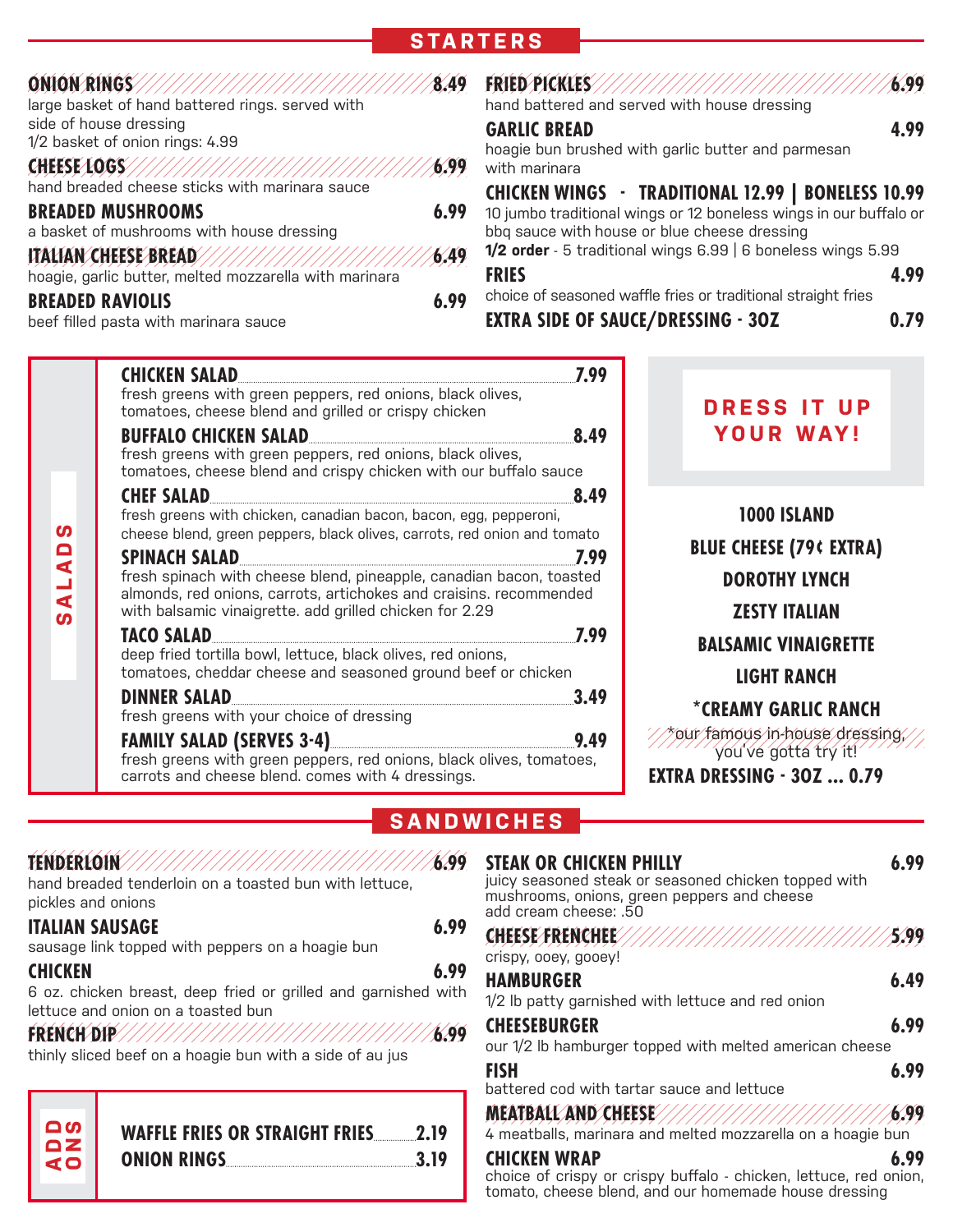# **HOUSE SPECIALS**

#### **CHICKEN FRIED CHICKEN 9.49**

tenderized and breaded chicken breast and mashed potatoes with peppered white gravy. served with a salad and dinner roll

#### **CHICKEN PARMESAN 9.49**

hand breaded chicken breast, topped with mozzarella, homemade marinara sauce and a side of spaghetti. served with a salad and garlic dinner roll

#### **HOT BEEF SANDWICH 9.49**

thinly sliced roast beef on 2 slices of bread with mashed potatoes and brown gravy. served with a salad

#### **CHICKEN STRIPS 8.49**

tender juicy strips of chicken with a side of waffle fries or straight fries and house dressing or bbq sauce

#### **FISH AND CHIPS 8.49**

a basket of cod and waffle fries or straight fries. served with tartar sauce

## **PASTA**

#### **SPAGHETTI OR MOSTACCIOLI & MEATBALLS 8.99**

our homemade sauce with 3 meatballs served on either spaghetti or mostaccioli

#### **SPAGHETTI OR MOSTACCIOLI & MEAT SAUCE 8.99**

our homemade meat sauce served on either spaghetti or mostaccioli.

**LASAGNA 9.99** a traditional favorite with four cheeses, lasagna noodles, baked in our homemade meat sauce

|                                                                                          | 8.99 |
|------------------------------------------------------------------------------------------|------|
| homemade cheese sauce with tender noodles                                                |      |
| <b>FETTUCCINE ALFREDO</b>                                                                | 8.99 |
| rich creamy alfredo sauce served on fettuccine noodles<br>add grilled chicken: 2.29      |      |
| <b>PESTO PENNE PASTA</b><br>our pesto sauce and penne pasta<br>add grilled chicken: 2.29 | 8.99 |

### **ALL PASTA SERVED WITH A SIDE SALAD AND A GARLIC DINNER ROLL**





#### **7" MINI CHEESE OR ONE TOPPING PIZZA 4.50** additional toppings .70 each (4 max)

add a salad and pop: 3.25 \*dine-in only

**SIDE OF SPAGHETTI OR MOSTACCIOLI 4.29** add a meatball: 1.79 **SIDE OF FETTUCINE 4.79** add chicken: 2.29 **SIDES**

# **ADD TO ANY DISH FOR THE PERFECT MEAL!**

| KID'S CHOICES:                                                                                           | <b>DESSERT</b> |                                                                                                                                                                  |
|----------------------------------------------------------------------------------------------------------|----------------|------------------------------------------------------------------------------------------------------------------------------------------------------------------|
| <b>MACARONI &amp; CHEESE</b><br>small bowl of homemade macaroni & cheese                                 | 5.49           |                                                                                                                                                                  |
| <b>SPAGHETTI OR MOSTACCIOLI</b><br>bowl of spaghetti or mostaccioli and marinara<br>add a meatball: 1.79 | 4.29           | <b>COOKIES</b><br>1.79<br><b>RICE KRISPY TREATS OR BROWNIES</b><br>2.29                                                                                          |
| <b>CHEESE FRENCHEE</b><br>1/2 cheese frenchee and chips                                                  | 3.99           | 12.60   15.00   17.40   19.80<br><b>DESSERT PIZZA</b><br>cinnamon, apples, streusel and icing. charged as a<br>2 topping in small, medium, large and jumbo sizes |
| <b>CHICKEN TENDERS</b><br>2-3 chicken strips, ranch or bbq and waffle or straight fries                  | 5.99           |                                                                                                                                                                  |